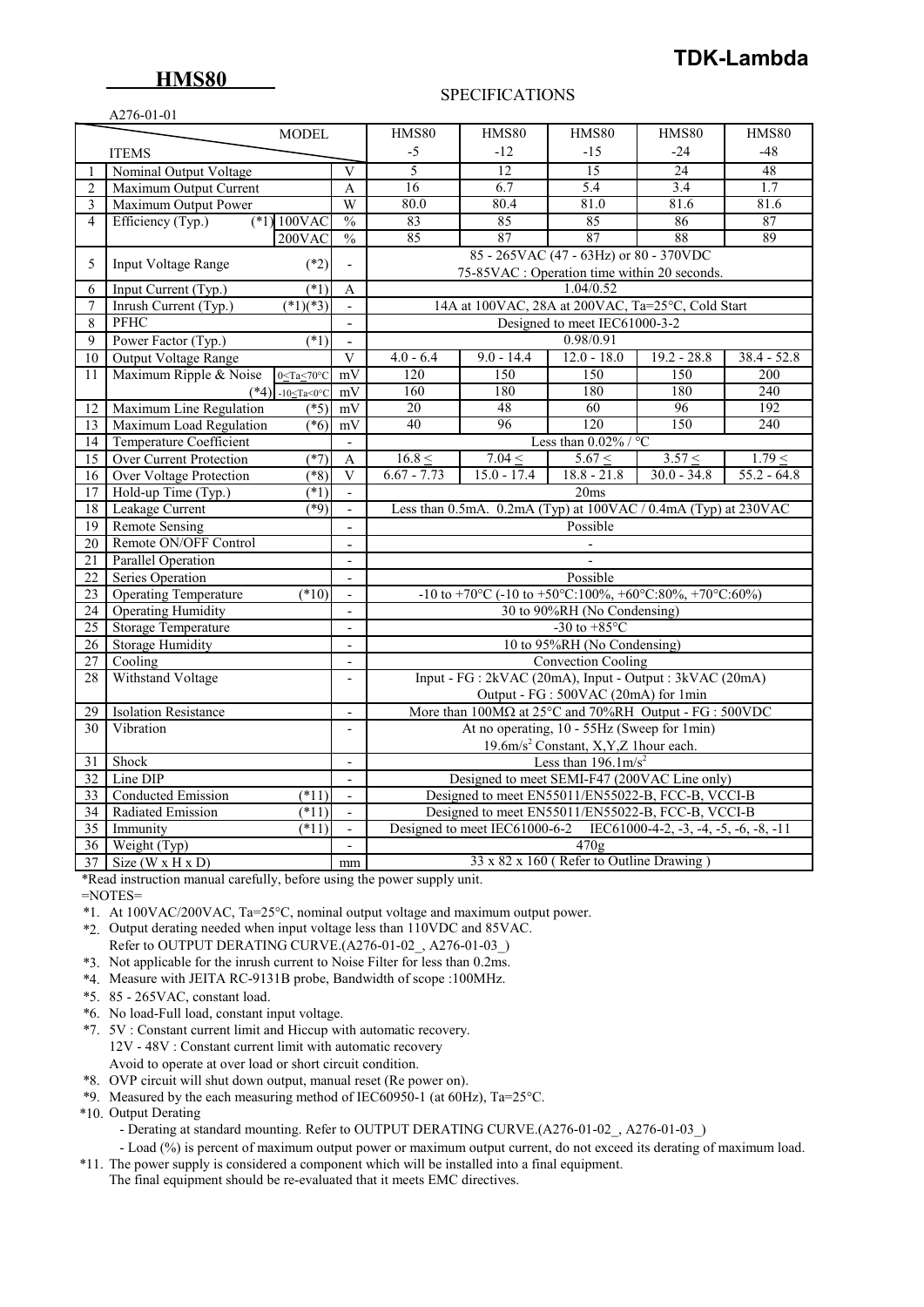## **HMS80**

### OUTPUT DERATING (AC INPUT)

A276-01-02

### ・**Derating to input voltage : 85VAC < Vin < 265VAC** ・**Derating to input voltage : 75VAC < Vin < 85VAC \*1**

|                 |     | $LOAD(\% )$                |     |                 |
|-----------------|-----|----------------------------|-----|-----------------|
|                 |     | MOUNTING MOUNTING MOUNTING |     |                 |
| $Ta(^{\circ}C,$ |     |                            |     | Ta <sup>o</sup> |
| $-10$ to $+45$  | 100 | 100                        | 100 | +60             |
| 50              | 100 | 90                         | 86  |                 |
| 60              | 80  |                            | 60  |                 |
|                 |     |                            |     |                 |

|                 | $LOAD(\%)$ |  |                            |  |  |  |
|-----------------|------------|--|----------------------------|--|--|--|
|                 |            |  | MOUNTING MOUNTING MOUNTING |  |  |  |
| $Ta(^{\circ}C)$ |            |  |                            |  |  |  |
| $-10$ to $+60$  |            |  |                            |  |  |  |
|                 |            |  |                            |  |  |  |

\*1. Operation time within 20 seconds.

### ・**Derating to input voltage : 85VAC < Vin < 265VAC** ・**Derating to input voltage : 75VAC < Vin < 85VAC**